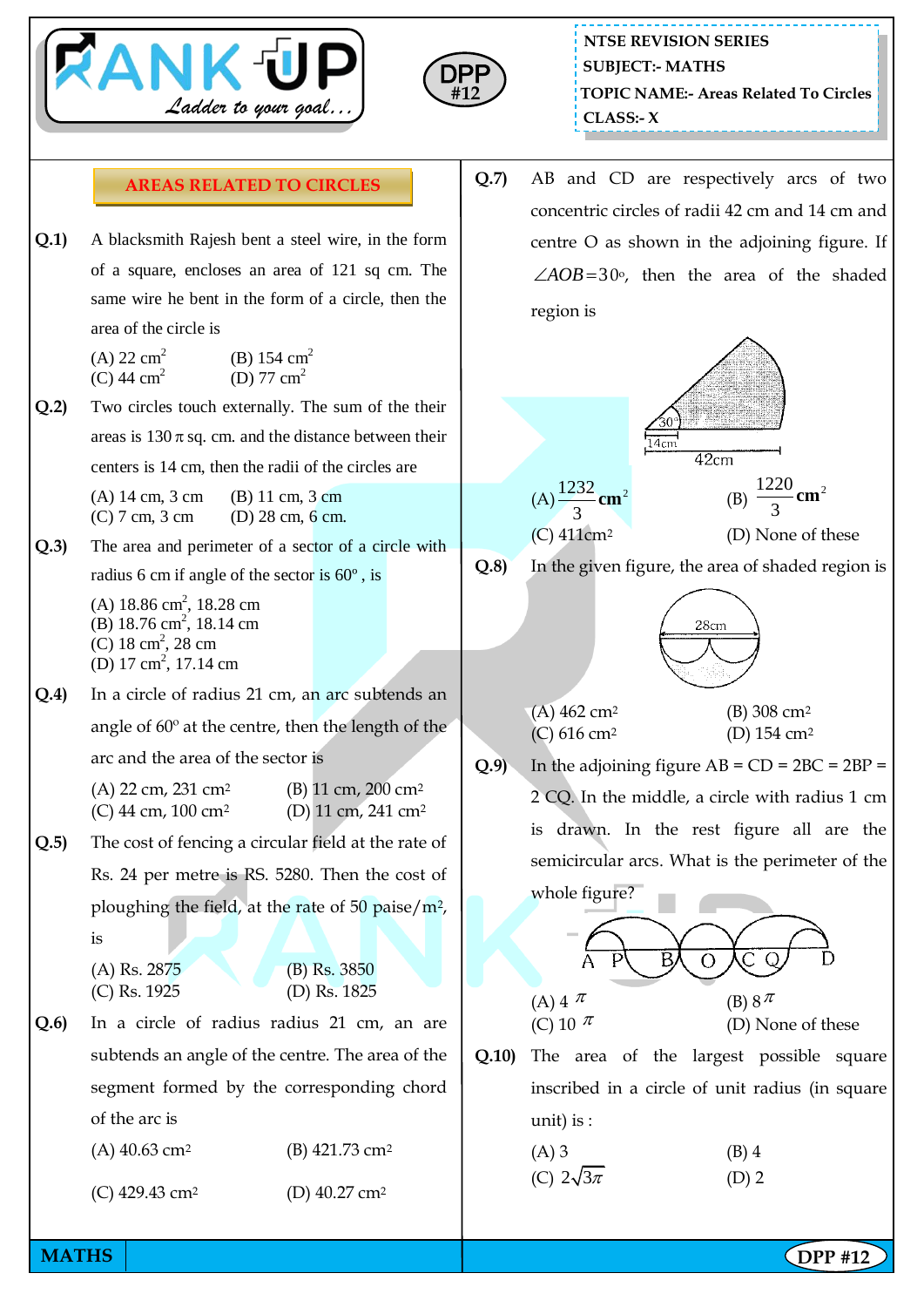



**Q.11)** If a regular hexagon is inscribed in a circle of radius r, then its perimeter is :

> $(A)$  <sup>6 $\sqrt{3}r$ </sup> (B) 6r

(A) 12  $\pi$ 

(C) 27  $\pi$ 

- (C) 3r (D) 12r
- **Q.12)** In the adjoining figure there are three semicircles in which BC = 6 cm and BD =  $6\sqrt{3}$ cm. What is the area of the shaded region (in cm):



**Q.13)** ABCD is a square of side a cm. AB, BC, CD and AD all are the chords of circles with equal radii each. It the chords subtends an angle of  $120<sup>o</sup>$  at their respective centres, find the total area of the given figure, where arcs are part of the circles:



then again it is folded to form a quadrant.

**NTSE REVISION SERIES TOPIC NAME:- Areas Related To Circles CLASS:- X SUBJECT:- MATHS**

Then it is cut as shown in the figure, after it the paper was reopened in the original circular shape. Find the ratio of the original paper to that of the remaining paper? (The shaded portion is cut off from the quadrant. The radius of quadrant OAB is 5 cm and radius of each semicircle is 1 cm) :



| (C) 20:9 |  |  |
|----------|--|--|

(D) None of these

**Q.15)** What is the ratio of sum of circumferences of all the circles to the sum of perimeters of all the squares?

(A) 
$$
(2 + \sqrt{3})\pi R
$$
 (B)  $(3 + \sqrt{2})\pi R$ 

 $(C)$  3 $\sqrt{3}\pi R$ (D) None of these

**Q.16)** In the adjoining diagram ABCD is a square with side 'a' cm. In the diagram the area of the larger circle with centre 'O' is equal to the sum of the areas of all the rest four circles with equal radii, whose centres are P, Q, R, and S. What is the ratio between the side of square and radius of a smaller circle?



| (A) $(2\sqrt{2}+3)$   | (B) $(2 + 3\sqrt{2})$ |
|-----------------------|-----------------------|
| (C) $(4 + 3\sqrt{2})$ | (D) Can't be o        |

) (D) Can't be determined.

**MATHS NATHS Example 2018**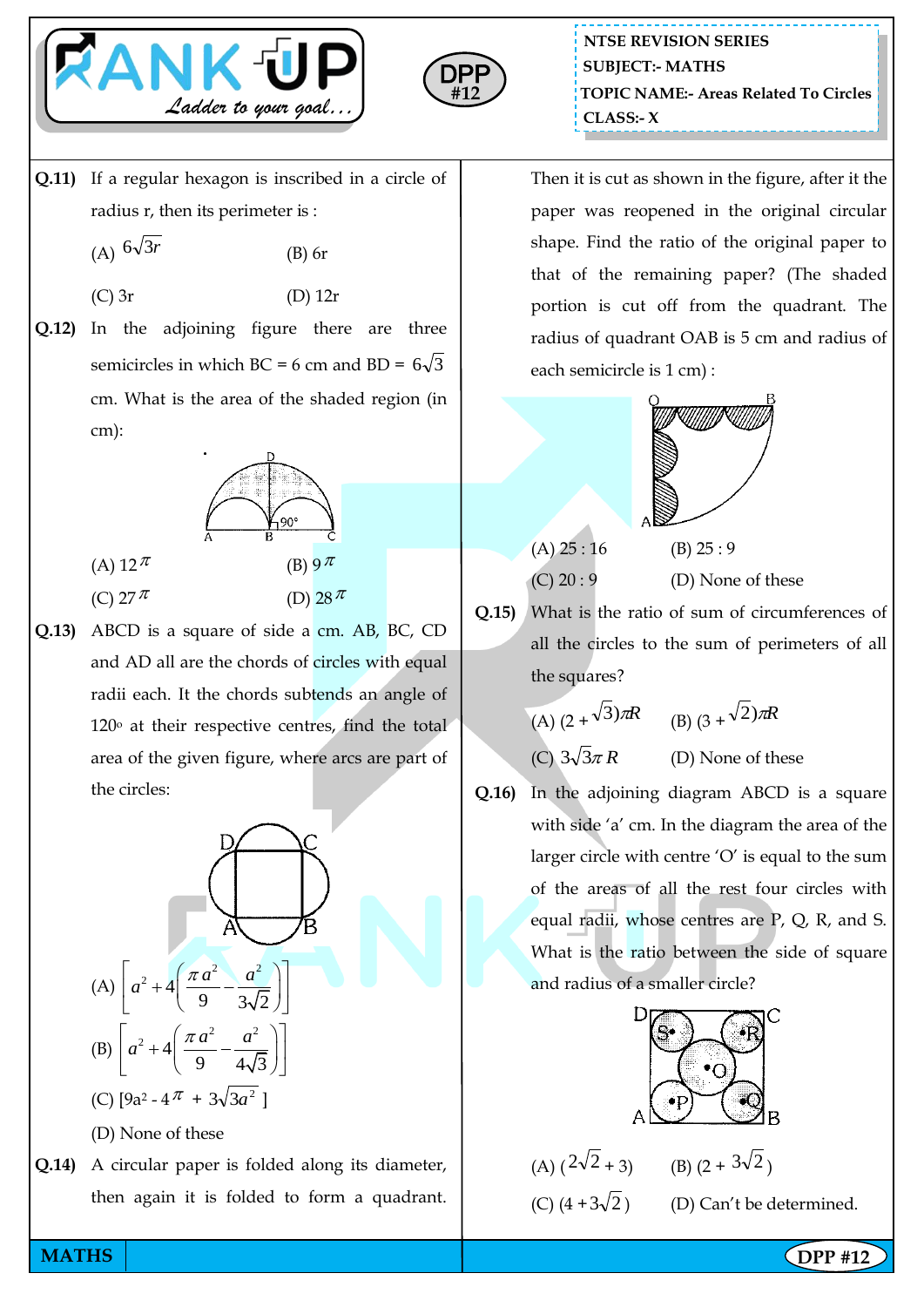



**Q.17)** ABCD is a square, 4 equal circles are just touching each other whose centres are the vertices A, B, C, D of the square. What is the ratio of shaded to the unshaded area within square?



 $(C) \frac{5}{11}$ 11 11 **Q.18)** In the adjoining figure ACB is a quadrant with radius 'a'. A semicircle is drawn outside the quadrant taking AB as a diameter. Find the area of shaded region :

 $(A) \frac{8}{11}$ 11



**Q.19)** There are two circles intersecting each other. Another smaller circle with centre O, is lying between the common region of two larger circles. Centre of the circle (i.e., A, O and B) are lying on a straight line. AB = 16 cm and the radii of the larger circles are 10 cm each. What is the area of the smaller circle?

**NTSE REVISION SERIES TOPIC NAME:- Areas Related To Circles CLASS:- X SUBJECT:- MATHS**



(C) 
$$
\frac{4}{\pi}
$$
 cm<sup>2</sup> (D)  $\frac{\pi}{4}$  cm<sup>2</sup>

**Q.20)** Three circles of equal radii touch each other as shown in figure. The radius of each circle is 1 cm. What is the area of shaded region?



**Q.21)** The inner circumference of a circular track is 220 m, and the track is 14 m wide. The cost of levelling the track, at 50 paise/m<sup>2</sup> , is

π

- (A) M1848 (B) M1663.2
- $(C)$  M1478.4  $(D)$  None of these
- **Q.22)** In the adjoining figure, O is the centre of a circle. If  $OA = 10$  cm,  $OB = 15$  cm and, then the area of the shaded region is

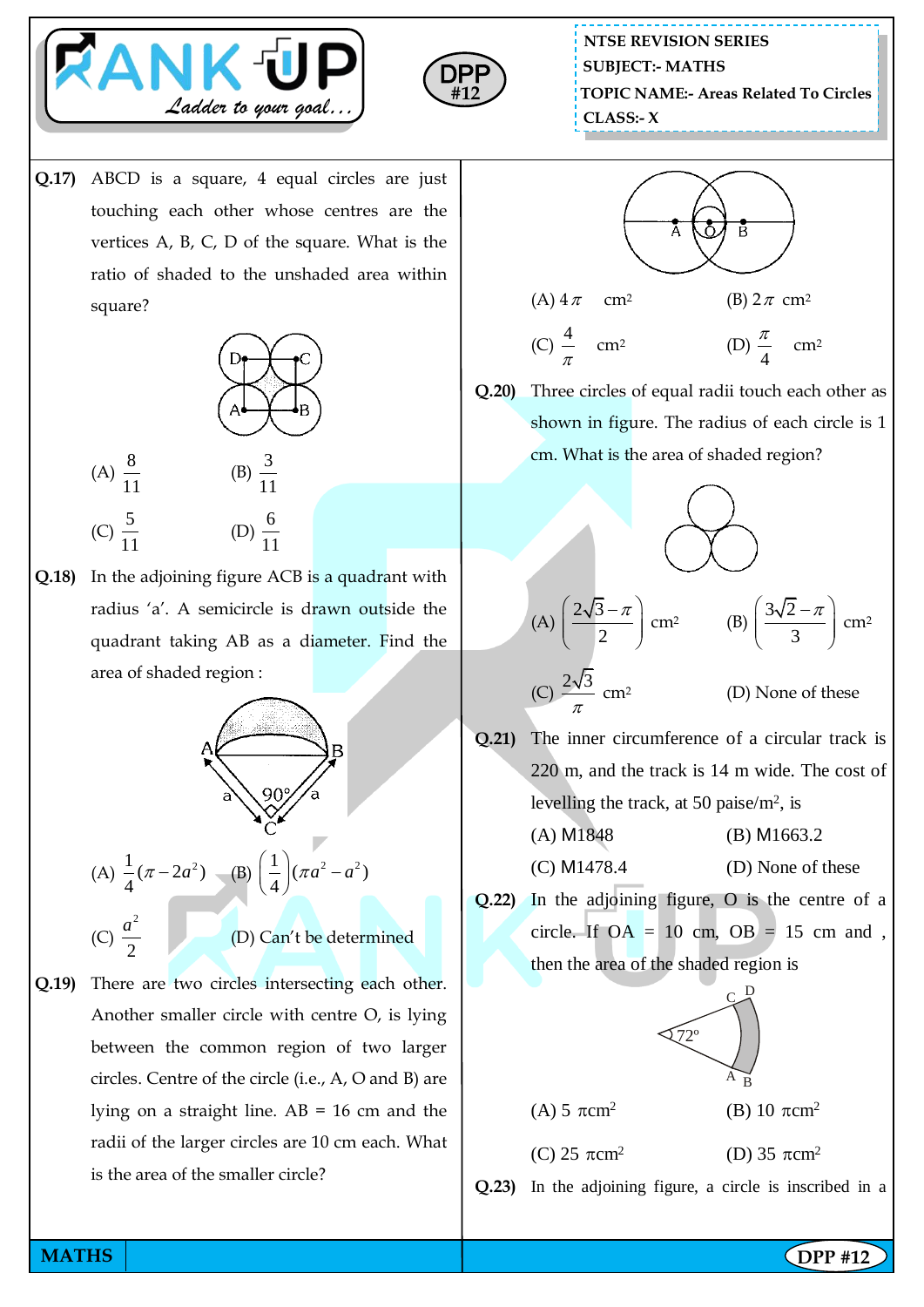

**MATHS NATHS Example 2018**